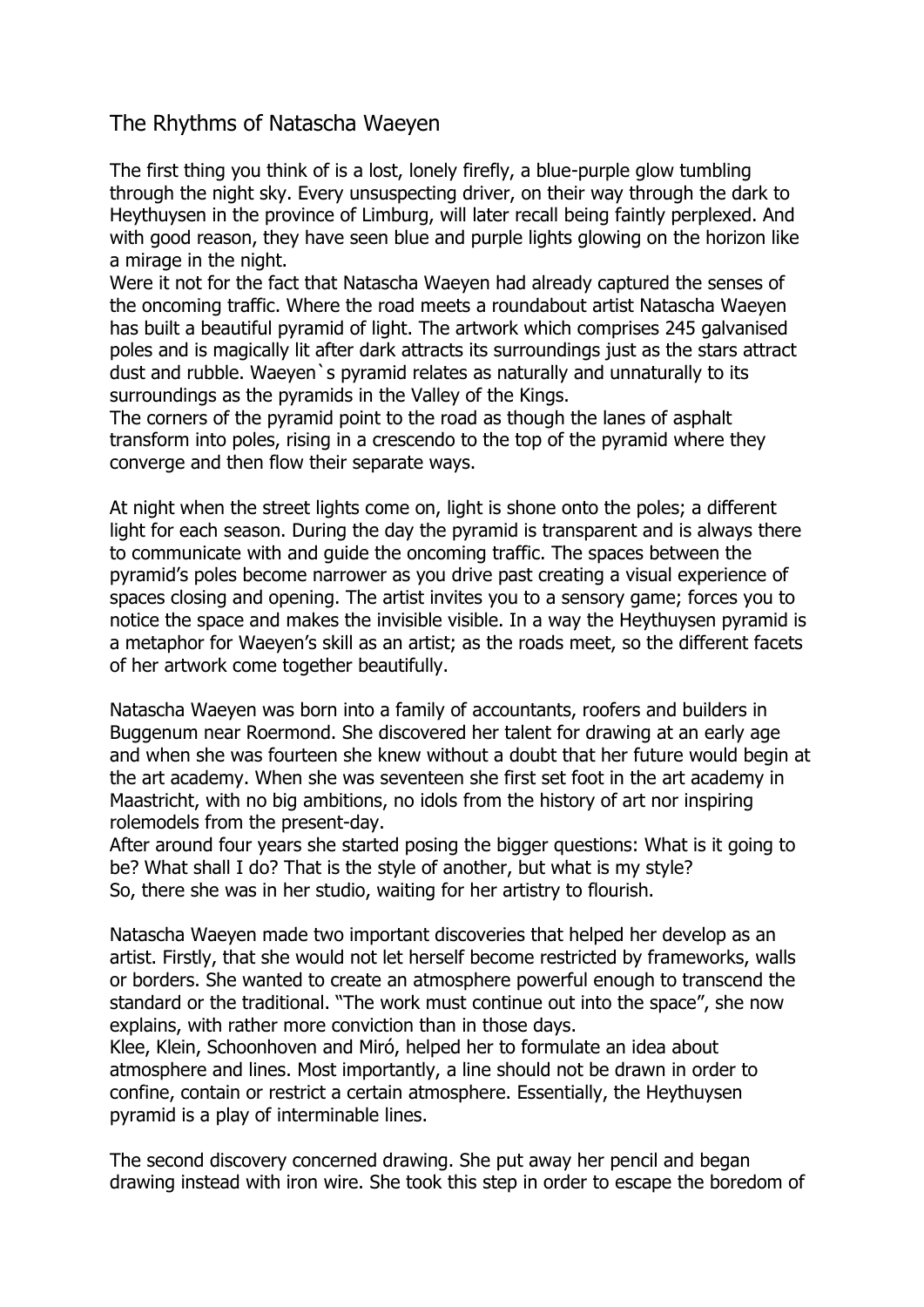drawing and hoping to find a more subtle and layered form of expression. This choice resulted in work that had a spatiality that Waeyen's work had thus far lacked. The wire drawing was exactly what she had been searching for. Now she had found her means of expression.

Codes, rhythms and number have always fascinated the artist, their unrelenting regularity, the structures, infinitely repeated. With one glance at nature, you'll find them all around: in the nerves of a leaf, ripples in the water's surface, rings in tree trunks, spores on a mushroom, but you'll also find a pattern on a pair of jeans. You would think that perfectly ordered Zen gardens would make Waeyen's heart skip a beat, but nothing could be further from the truth. For her it is the rhythm that is important, not the way in which the rhythm is given a form. She doesn't make art to send a religious message; a pyramid is a form, not content.

Through searching, looking, tasting she discovered the possibilities of something as ordinary as everyday wire mesh. Not the easiest material to work with, but perfect for it's intended purpose: fence for a pen or chicken run. Natascha Waeyen sought to dematerialise the material; by robbing it of a function, getting to know the material inside-out by forcing her will upon it. She set to work on 1.25 by 1.25 cm pieces of wire mesh, spurred on by the rhythms of the cells of metal wire. She 'drew' the usual shapes with it: squares, circles, triangles, rectangles. But also spheres, pyramids, cubes, and dots. They became individual artworks, with a particular shadow, light, space, rhythm, an own purpose and without any pretence.

Waeyen created many pyramids and objects made of countless blocks and wire. In Edinburgh, where she gained a post-graduate degree in painting, these objects were dubbed 'Mondriaan blocks' by her fellow students. They assumed it must have had something to do with the flat landscape and horizons of her homeland. Upon which Waeyen would mention the nature of the somewhat more undulating landscape of the southern part of the Netherlands. She had never really been too interested in Mondriaan.

It must have been a thrilling moment for her when she had the idea of incorporating the dice in her work. Die have many things that appeal to the artist: simple form, equal and even surfaces or faces, numbers, rhythm, repetition, a simple concept, a catalytic agent for chance. She approached her exploration of the dice very systematically. She enlarged and reduced dice, giving them an inside and an outside, she interlocked them, she granted the dice a negative shape, explored the shadows of dice, isolated the pips (the dots on a die) and then created new networks of lines.

And so the pips on dice return in a work entitled 'MoNUment', which comprises socalled 'rhythmic murals' and sounds produced by a barrel organ. In this work Waeyen has encoded two thousand years of history and ordered it according to a strict rhythm, drawn up on a canvas measuring nine metres high by three metres wide. At first glance, it appears to be just Braille, but on closer inspection you see that it is an incredible handmade piece of art. The fact that every dot has been painted by hand means that there are irregularities in the work, which afford the work a poetic character. Waeyen does not care for obvious textures. The dotted canvas reminds us